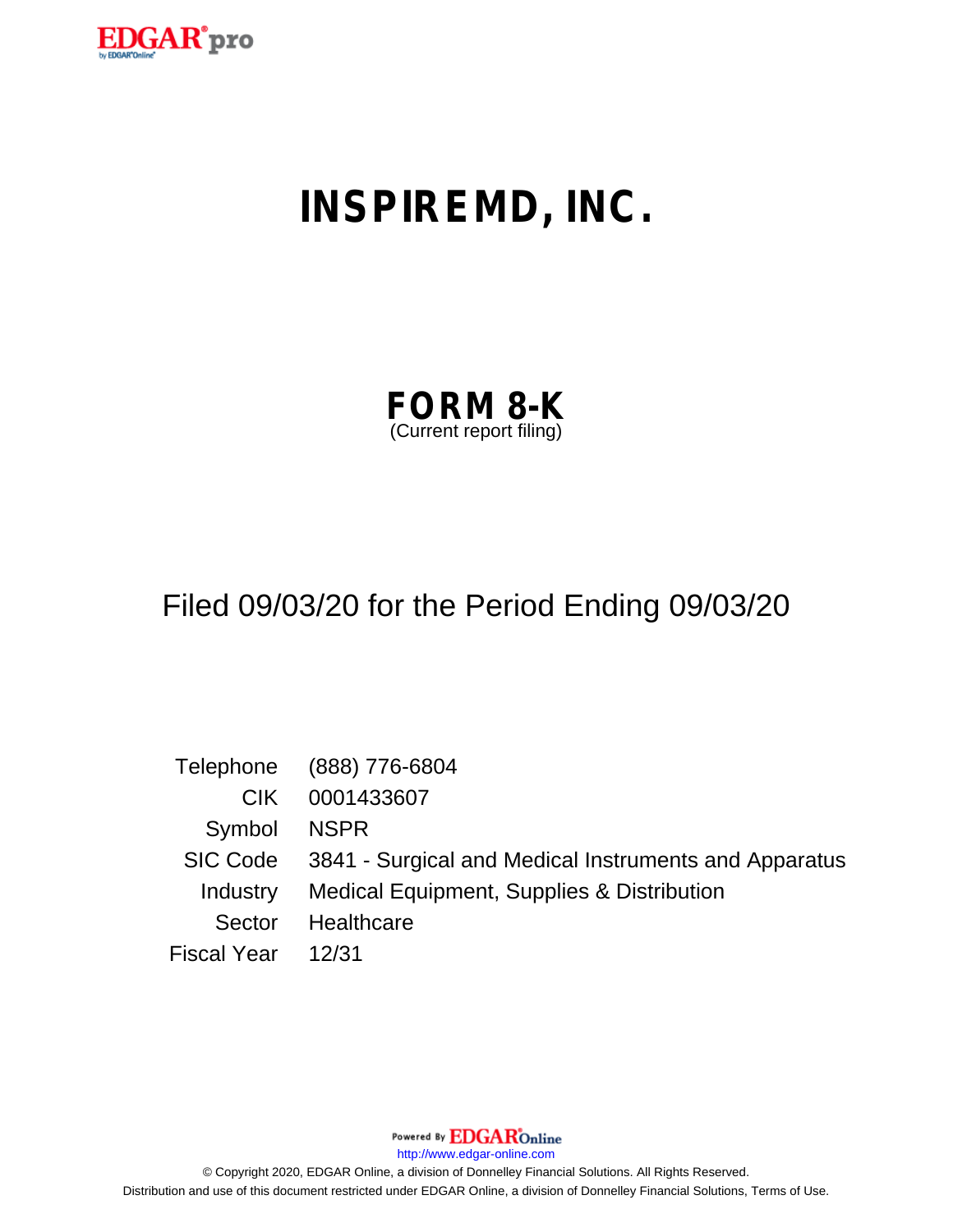## **UNITED STATES SECURITIES AND EXCHANGE COMMISSION**

**Washington, D.C. 20549**

#### **FORM 8-K**

### **CURRENT REPORT**

**Pursuant to Section 13 or 15(d) of the Securities Exchange Act of 1934**

**Date of Report (Date of earliest event reported):** September 3, 2020

## **InspireMD, Inc.**

(Exact name of registrant as specified in its charter)

File Number)

**Delaware 001-35731 26-2123838**

(Commission (IRS Employer

(State or other jurisdiction of incorporation)

> **4 Menorat Hamaor St. Tel Aviv,**

(Address of principal executive offices) (Zip Code)

**(888) 776-6804**

(Registrant's telephone number, including area code)

**N/A**

(Former Name or former address, if changed since last report)

Check Check **Form Check Check Check Check is the approximation** below it  $\frac{1}{100}$  **Check is the simultaneously satisfy the** *Security* **Check Check Check Check Check Check Check Check Check Check Check Check Check Check** provisions:

[ ] (Written communications pursuant to Rule 425 under the Securities Act (17 CFR 230.425)

[ ] (Soliciting material pursuant to Rule 14a-12 under the Exchange Act (17 CFR 240.14a-12)

[ ] ((Pre-commencement communications pursuant to Rule 14d-2(b) under the Exchange Act (17 CFR 240.14d-2(b

[ ] ((Pre-commencement communications pursuant to Rule 13e-4(c) under the Exchange Act (17 CFR 240.13e-4(c)

Securities registered pursuant to Section 12(b) of the Act:

|                                                              | Name of exchange on |                  |
|--------------------------------------------------------------|---------------------|------------------|
| Title of each class                                          | (Trading Symbol(s)  | which registered |
| Common Stock, par value \$0.0001 per share                   | <b>NSPR</b>         | NYSE American    |
| Warrants, exercisable for one share of Common Stock          | NSPR WS             | NYSE American    |
| Series B Warrants, exercisable for one share of Common Stock | NSPR.WSB            | NYSE American    |

Indicate by check mark whether the registrant is an emerging growth company as defined in Rule 405 of the Securities Act of 1933 (§230.405 of this chapter) or Rule 12b-2 of the Securities Exchange Act of 1934 (§240.12b-2 of this chapter).

Emerging growth company [ ]

If an emerging growth company, indicate by check mark if the registrant has elected not to use the extended transition period for complying with any new or revised financial accounting standards provided pursuant to Section 13(a) of the Exchange Act. [ ]

**Israel 6744832**

Identification No.)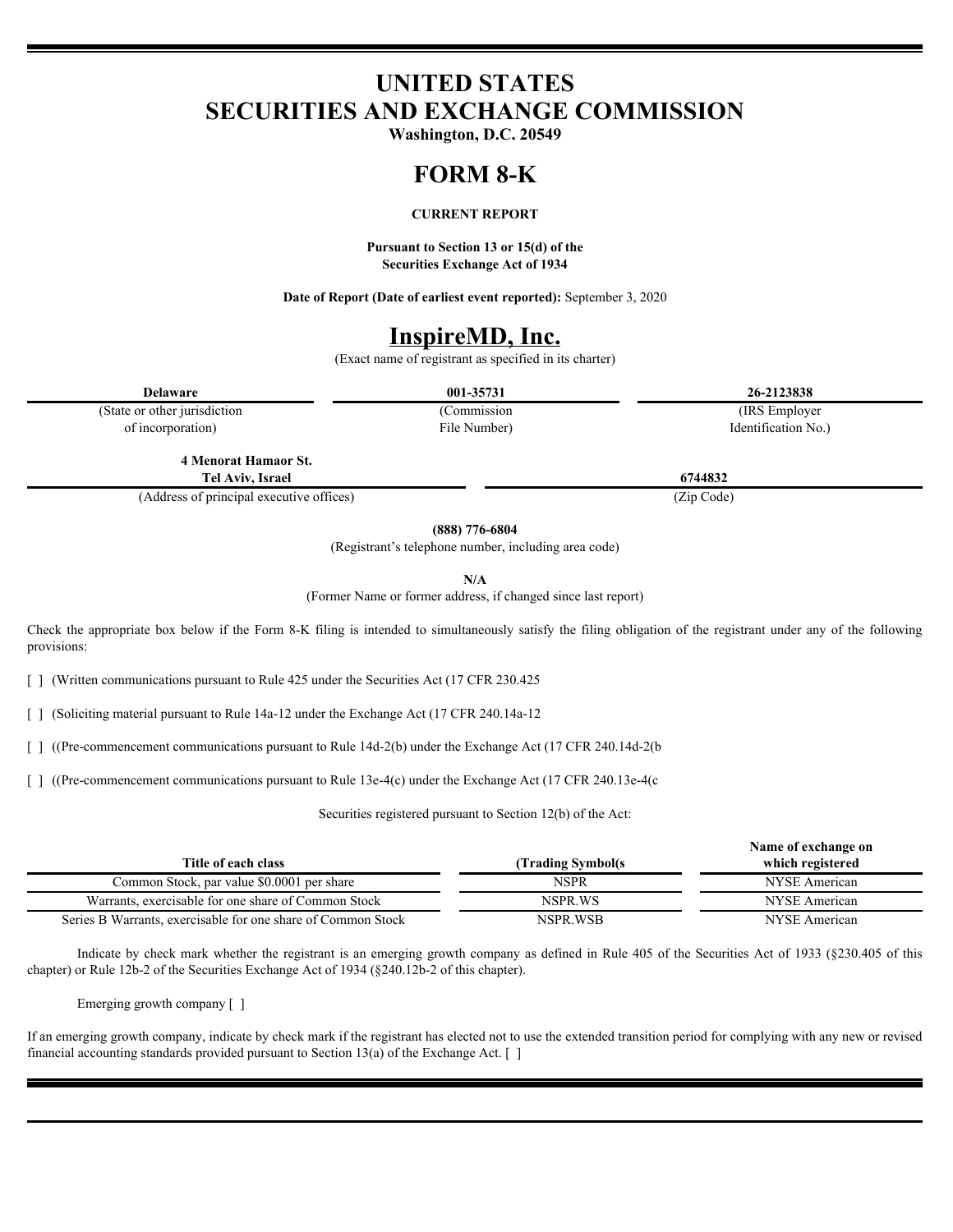### **Item 8.01 Other Events.**

On September 3, 2020, InspireMD, Inc. (the "**Company**") issued a press release that included updated data regarding the results of a large, long-term PARADIGM-EXTEND study involving the Company's CGuard™ Embolic Prevention System (EPS). The data was included in a presentation made as part of the European Society of Cardiology 2020 Carotid Update e-presentation at the European Society of Cardiology (ESC) Congress 2020. The study is an investigatordriven, on-going study performed with CGuard Carotid stent for primary and secondary stroke prevention in a large, consecutive all-comers population, with 5 years (60 months) follow-up.

The results tracked 480 patients who completed the 30-day follow-up. There were no peri-procedural major strokes or death among those 480 patients. The total death/stroke /myocardial incidence at 30 days was 1.04% (5/480) due to two minor strokes, one myocardial infarction and two stent-unrelated deaths. 354 of the 480 patients completed a 12-month follow-up, with only one patient experiencing in-stent restenosis, constituting only 0.28% (1/354) of those participating. At the 12-month follow-up, there were no other device-related adverse clinical events. For the 46 patients who completed the 60-month follow-up period, there was only one more case of in-stent restenosis and no additional cases of device-related stroke.

A copy of the press release including the updated data from the study is attached hereto as Exhibit 99.1 and is incorporated herein by reference.

#### **Item 9.01 Financial Statements and Exhibits.**

(d) Exhibits

**Exhibit**

99.1 [Press release dated September 3, 2020](#page-4-0)

**Number Description**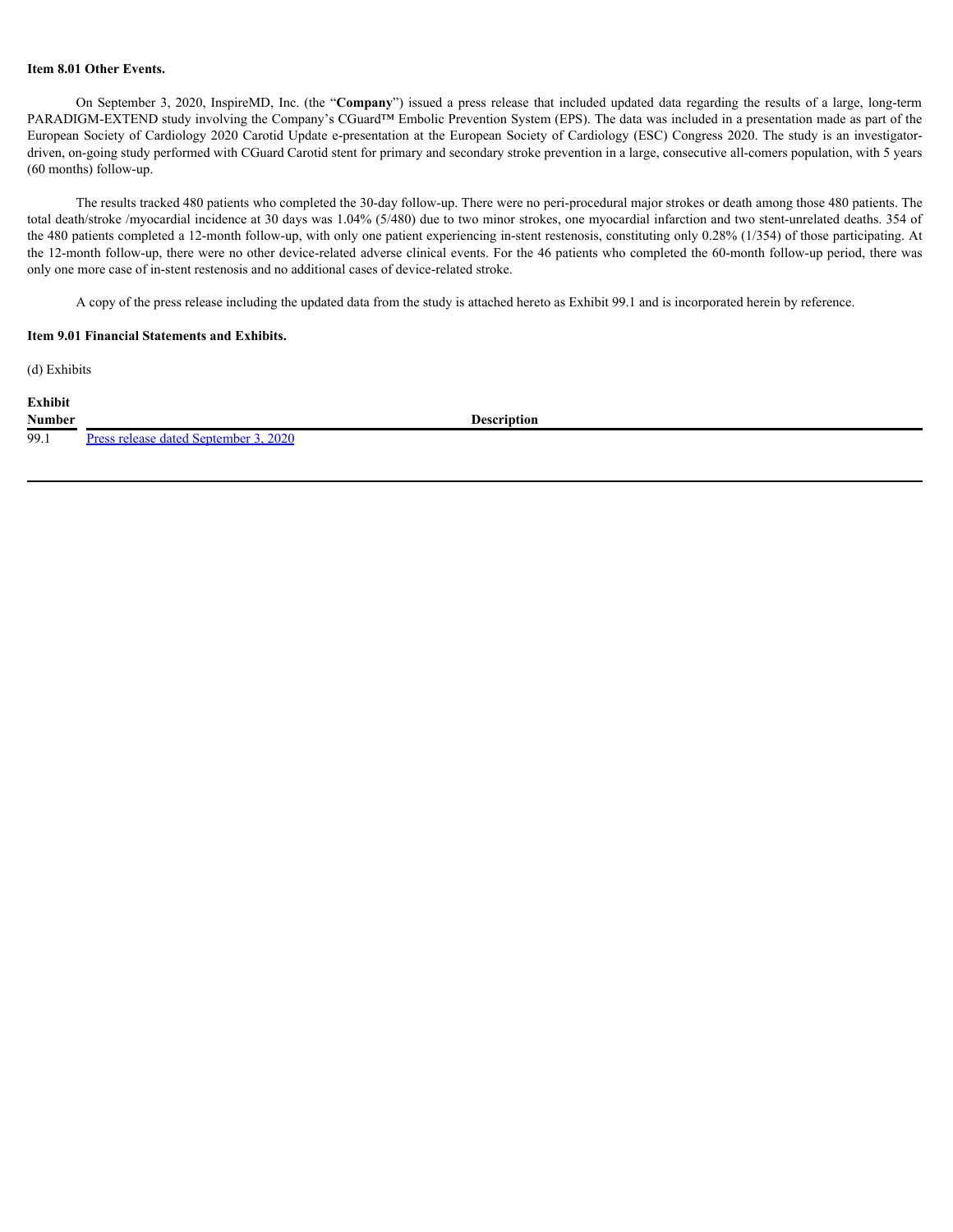### **SIGNATURES**

Pursuant to the requirements of the Securities Exchange Act of 1934, as amended, the registrant has duly caused this report to be signed on its behalf by the undersigned hereunto duly authorized.

Date: September 3, 2020 By: */s/ Craig Shore* 

#### **InspireMD, Inc.**

Name: Craig Shore Title: Chief Financial Officer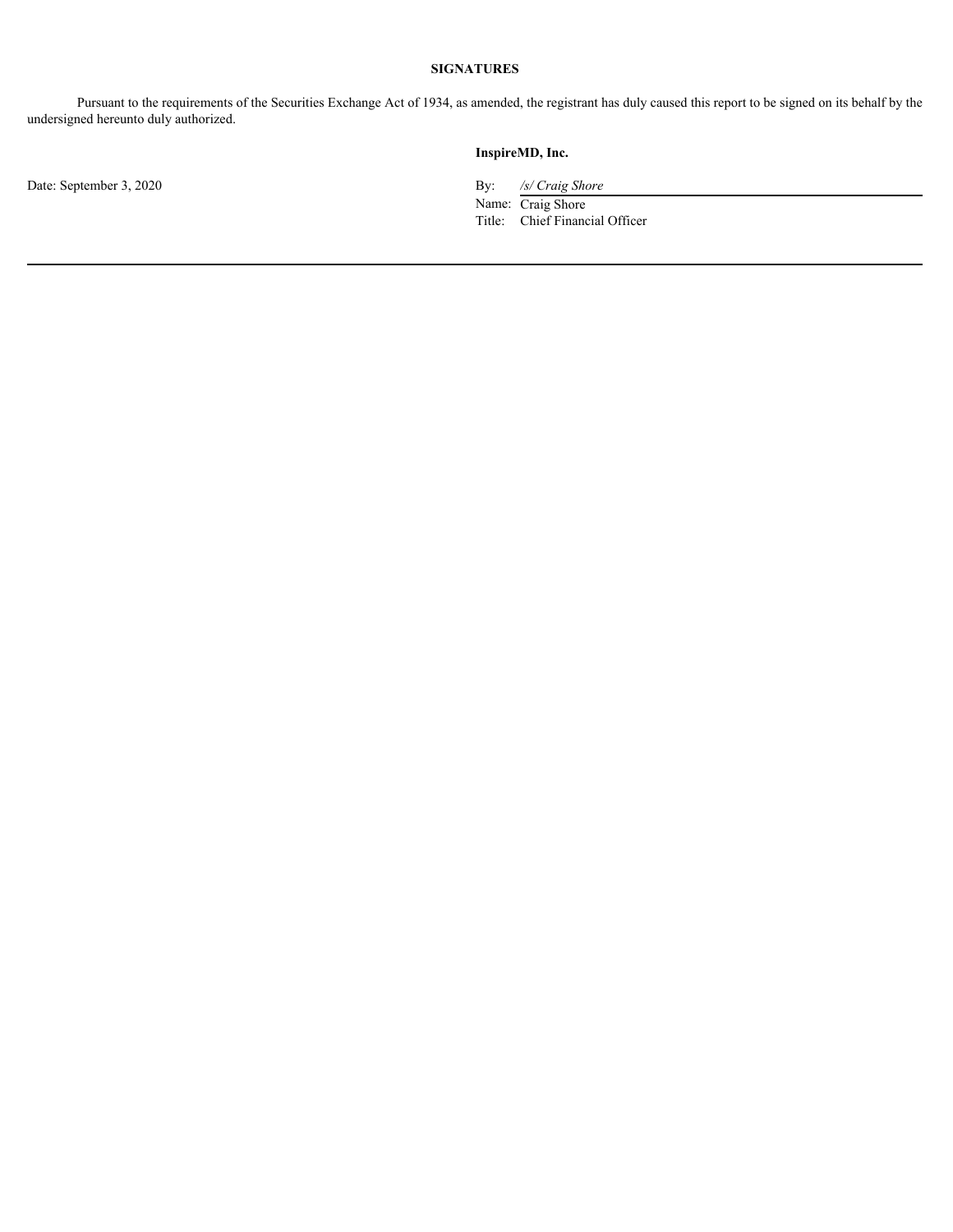#### <span id="page-4-0"></span>InspireMD Announces the European Society of Cardiology 2020 "Best Poster Award" for Updated Data from the PARADIGM-EXTEND **Study**

Tel Aviv, Israel — September 3, 2020 – InspireMD, Inc. (NYSE American: NSPR), the developer of the CGuard™ Embolic Prevention System (EPS) for the prevention of stroke caused by carotid artery disease (CAD), today announces the award for Best ESC Congress Poster for the presentation of updated data from the large, long-term PARADIGM-EXTEND study of the CGuard<sup>™</sup> Embolic Prevention System (EPS), as part of the European Society of Cardiology 2020 Carotid Update e-presentation at the European Society of Cardiology (ESC) Congress 2020. PARADIGM/EXTEND is an investigator-driven on-going study performed with CGuard Carotid stent for primary and secondary stroke prevention in a large, consecutive all-comers population, with 5 years (60 months) follow-up. Exhibit 99.1<br>
InspireMD Announces the European Society of Cardiology 2020 "Best Poster Award" for Updated Data from the PARADIGM-EXTEND Study<br>
Tel Aviv, Israel — September 3, 2020 – InspireMD, Inc. (NYSE American: NSPR), t

procedural major strokes or death. The total death/stroke /myocardial incidence at 30 days was 1.04% (5/480) due to two minor strokes, one myocardial infarction and two stent-unrelated deaths. In the study, 354/480 patients completed the 12-month follow-up with only 1 patient experiencing in-stent restenosis, 0.28% (1/354). At the 12-month follow-up there were no other device-related adverse clinical events. Finally, 46/480 patients completed the 60-month follow-up period with one more case of in-stent restenosis and no additional cases of device-related stroke.

The lead investigator of the study and ESC Congress presenter was Prof Piotr Musialek, Jagiellonian University Department of Cardiac & Vascular Diseases John Paul II Hospital, Kraków, Poland. Prof Musialek stated, "In consecutive all-comer patients, CGuard EPS stent nearly abolished, in an unprecedented magnitude, stroke risk in relation to carotid restenosis. Based on the PARADIGM-EXTEND and other accumulated clinical data on CGuard's safety and efficacy, in our ESC 2020 Carotid Update Lecture we indicated that increasing the use of the MicroNet-covered stent demonstrates a fundamental change in the carotid revascularization paradigm, with significantly larger proportions of patients now able to benefit from this technology and a percutaneous procedure rather than surgery."

**Example CMD Announces the European Society of Cardiology 2020 "Best Poster Award" for Updated Data from the PARADIGM-EXTEND Budy<br>Tel Avv., Israel -- September 3, 2020 - Inspired)D. I.c. (NYSE American: NSPR), the develop** stroke prevention efficacy when added to optimized medical therapy. We continue to prioritize patient care by focusing on measuring evidence that confirms the superiority of CGuard EPS in preventing neurovascular events. Recognition of this data through acknowledgement of this sort builds confidence and awareness within the physician community. Our global expansion strategy and intention to bring CGuard to the United States builds on the foundation of real-world experience **Exhibit 99.1** Endine 9.01 Ending 9.12 "Hest Four Award" for Update Data from the PARADIGN-LY. TTAN Study 9.12<br>Tel. Aviv. Intel. — September 3, 2000 – Inspirately, the (NYSE American NSPR), the developer of the Counter En additional ischemic events and restenosis," said Marvin Slosman, InspireMD's CEO. "We are grateful to Professor Musialek and Jagiellonian for their work on the PARADIGM-EXTEND study, and we look forward to sharing further results of this study and other key milestones as we continue to follow patients' outcomes."

The ESC Congress 2020 is being held digitally from August 29-September 2, 2020 and can be accessed via https://www.escardio.org/Congresses-&-Events/ESC-Congress.